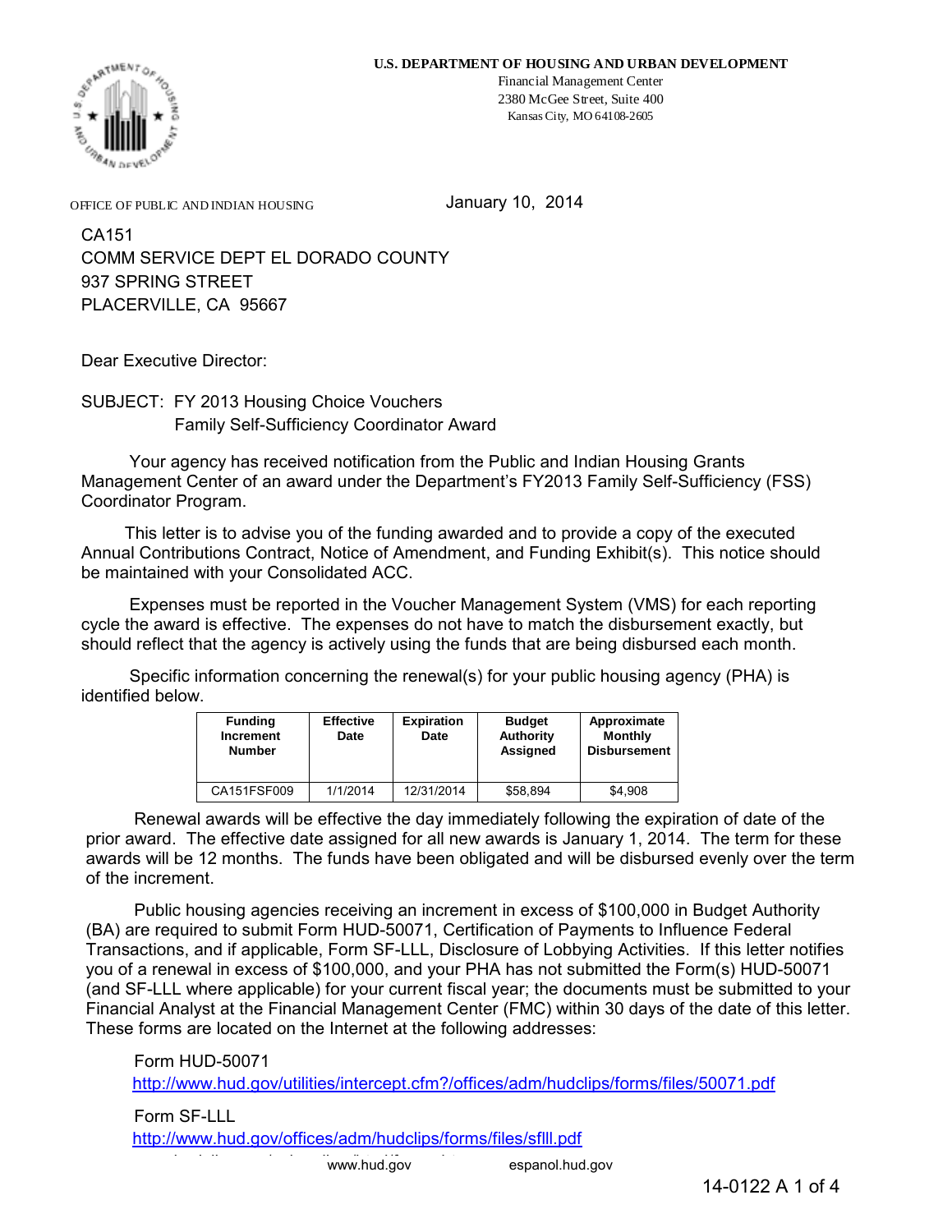If there are any questions concerning the funding, please contact your FMC Financial Analyst. Should you have any questions concerning the award process or amount of the award, please contact Cedric A. Brown, Director, Grants Management Center, at (202) 475-8589.

We offer our congratulations on this award and wish you every success with your FSS Program.

**Sincerely** 



Division Director

Memo Reference: 14-007 **Enclosure**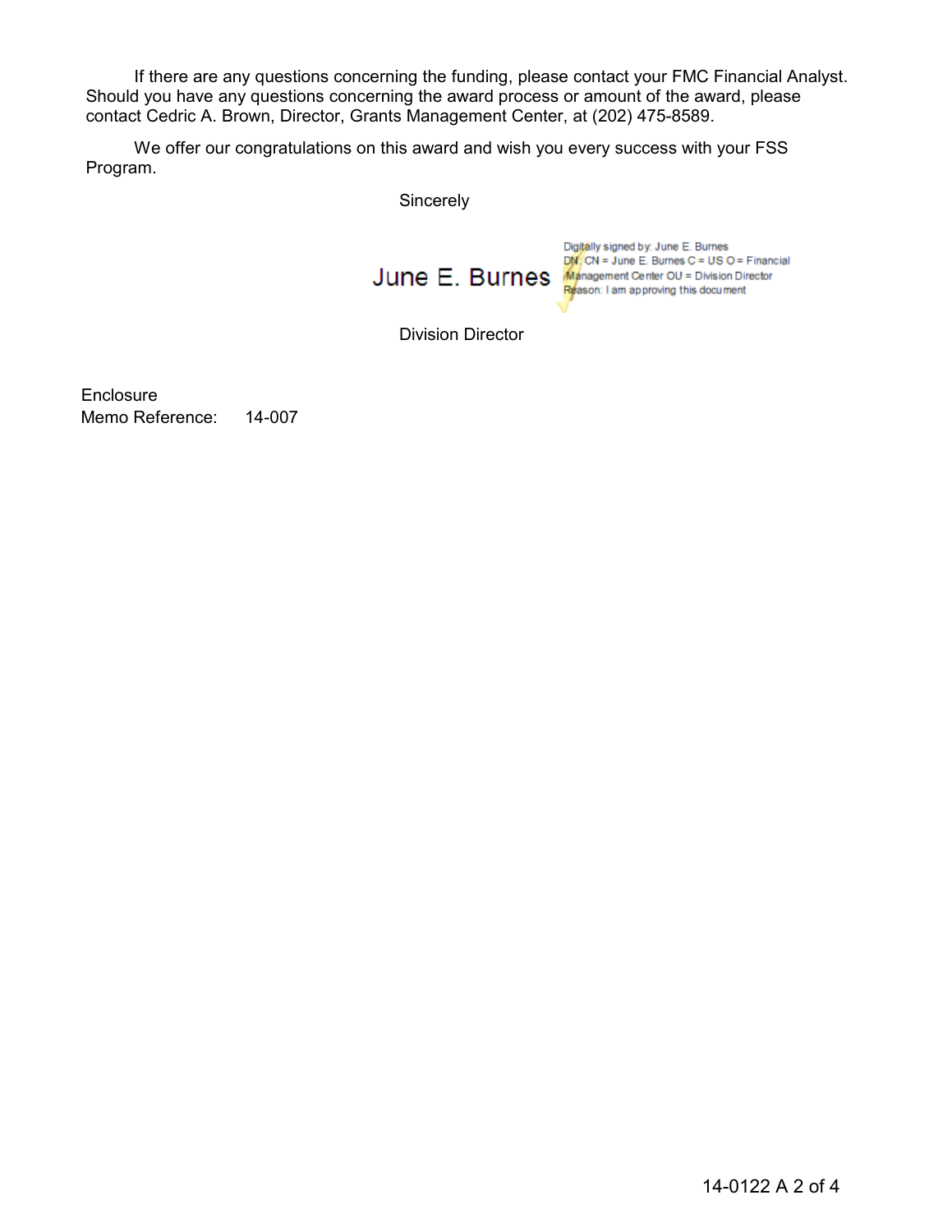**U. S. Department of Housing and Urban Development**

Office of Public and Indian Housing

Housing Choice Voucher Program

Section 8

# **HUD NOTICE TO HOUSING AGENCY AMENDING**

## **CONSOLIDATED ANNUAL CONTRIBUTIONS CONTRACT**

#### **Housing Agency: CA151 COMM SERVICE DEPT EL DORADO COUNTY**

In accordance with Paragraph 2.c. of the Consolidated Annual Contributions Contract between HUD and the HA, you are notified that the funding exhibits of the Consolidated Annual Contributions Contract is hereby revised to add a new funding increment as provided in the attached revised funding exhibit. (This notice adds one or more funding increments listed on the attached funding exhibit.)

The revised funding exhibit is attached to this HUD notice. This revised funding exhibit replaces and revises the prior funding exhibit.

In accordance with Paragraph 2.d. of the Consolidated Annual Contributions Contract, this HUD notice and the attached funding exhibit constitutes an amendment to the Consolidated Annual Contributions Contract.

**United States of America** Secretary of Housing and Urban Development **Date of Document Date of Document:** Authorized Representative

1/10/2014

Carissa Riddle, Director Financial Management Center

Form HUD-52520A (12/97)